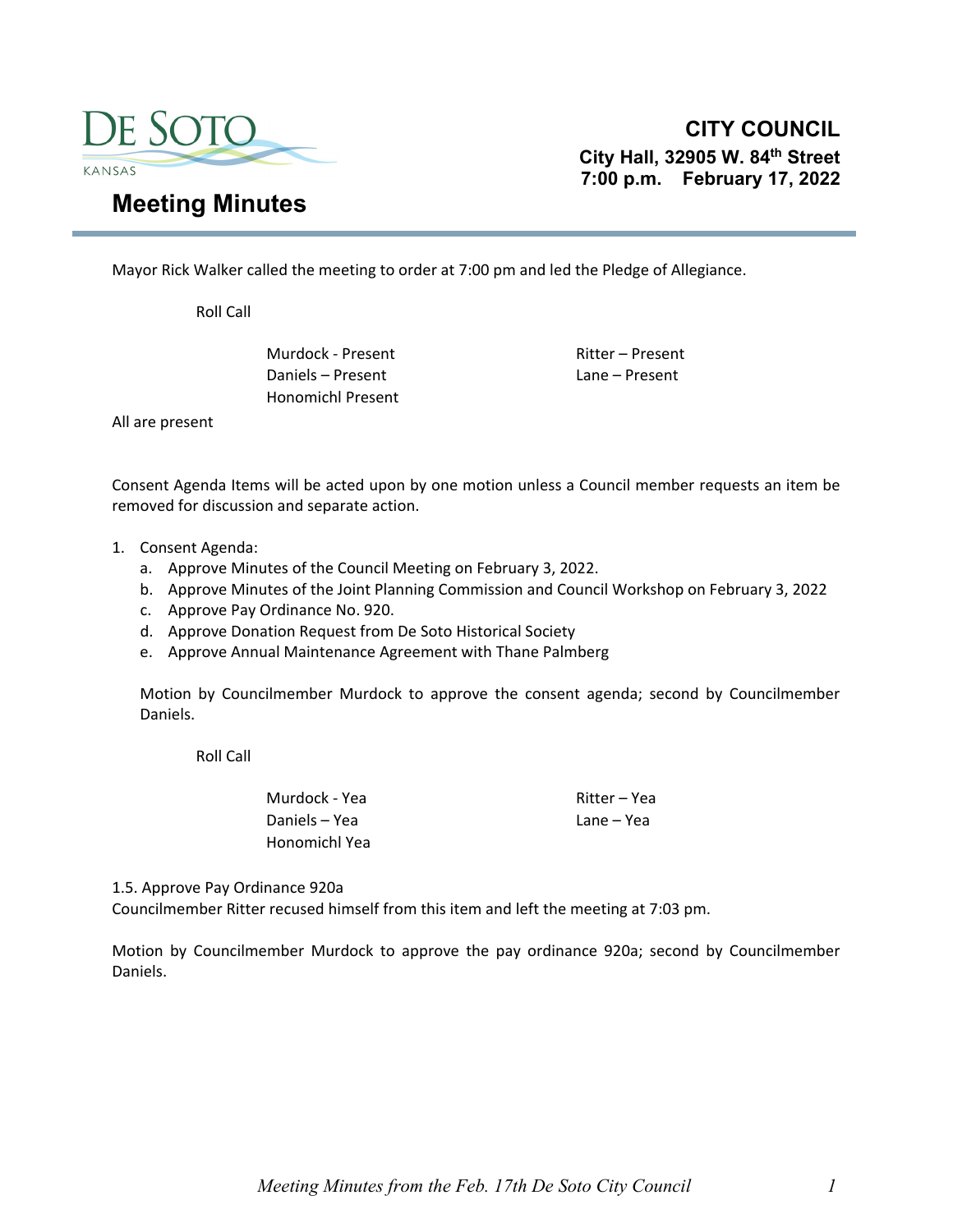Roll Call

Daniels – Yea Lane – Yea Honomichl Yea

Murdock - Yea Ritter – Abstained

### Motion Carries

Councilmember Ritter returned to the meeting at 7:04 pm.

### 2. Call to Public:

"Members of the public are welcome to use this time to comment about any matter relating to City business not listed on this Agenda. The comments that are discussed under Call to Public may or may not be acted upon by the Council during this meeting. **There is a four‐minute time limit.** Please stand and wait to be recognized by the mayor. You must state your name and address." Seeing no one. The mayor moved to the next item.

### 3. Old Business:

a. None.

### 4. New Business:

a. Discuss Purchase of Public Art Piece "Native Spirit".

Mr. Patrick Reavey, City Attorney led on this item. He outlined the terms of the lease and the purchase options for the current art piece outside of City Hall. He announced that the piece could be purchased from Mr. Tim Mispagel for \$4,000 and the council would need to decide to purchase the item in June. Councilmember Murdock said she would like to see the city purchase the art piece from Mr. Mispagel and find a new display location. She continued that she would like to see the city expand the program. The council discussed their interest and support for purchasing the piece from Mr. Mispagel and expanding the program to include locations outside of city hall. The Council discussed how to budget for the public art program. They asked that future contracts include language that would allow local businesses to purchase the art pieces from the artists at the city contracted price.

# b. Sales Tax Referendum Discussion

Mr. Brandon Mills, City Clerk/Assistant to the City Administrator led on this item. He discussed the history of 0.75% sales tax for capital projects. He gave a brief analysis of the sale tax rates in neighboring jurisdictions. He outlined three scenarios for the council to discuss. He asked the council to discuss each option and give staff directions. The council discussed that they would like to renew the sales tax. The council discussed its wish to renew the sales tax at its current rate of 0.75%. The council discussed how the sales tax would impact the Tax Increment Financing District at Harps. The council instructed staff to prepare a resolution to renew the sales tax for capital improvements at its current rate of .75%. Mr. Mills stated he would work with Mr. Reavey and put the resolution on the March 3<sup>rd</sup> City Council meeting agenda.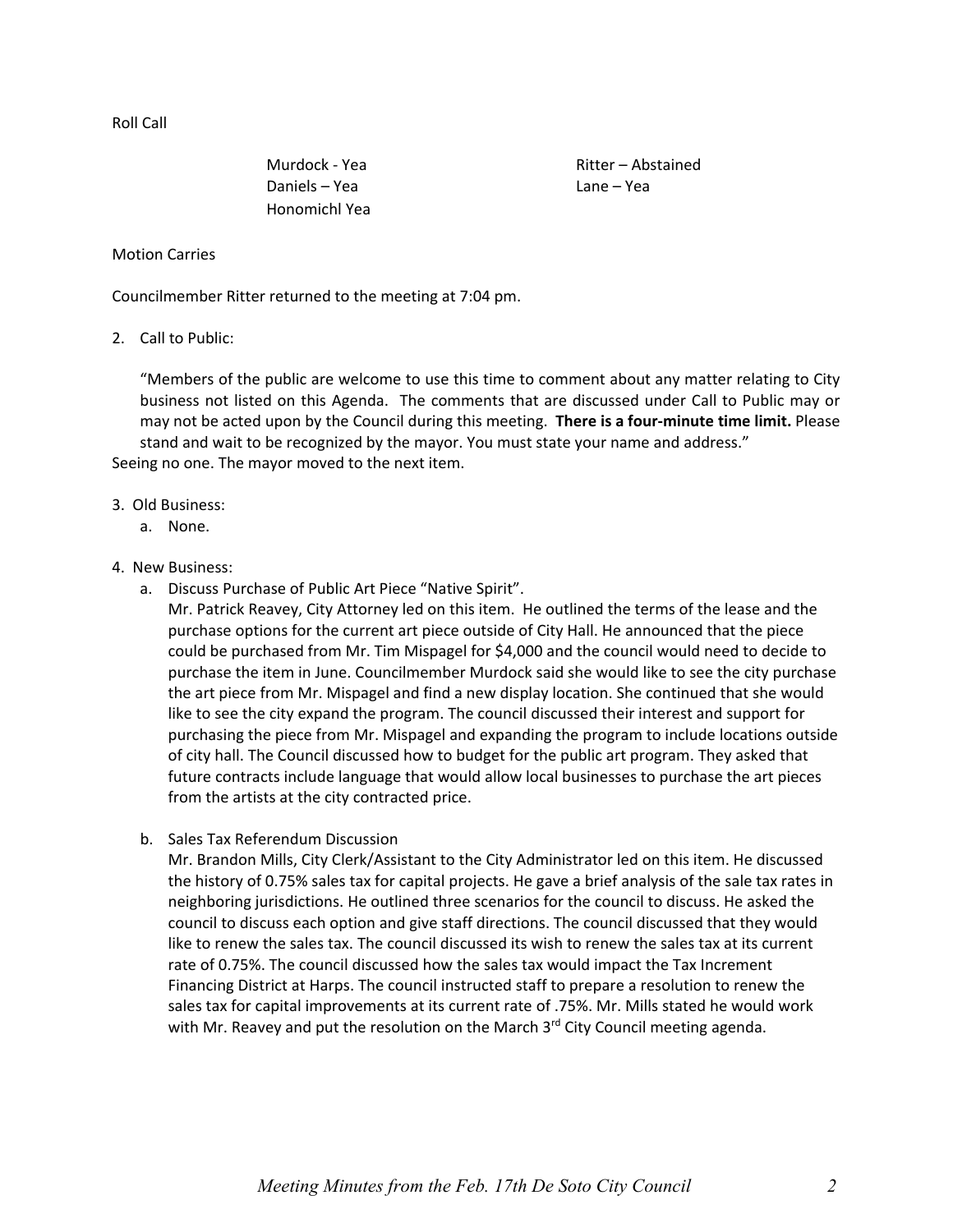c. Discuss BASE Grant Applications –

Mr. Mike Brungardt, City Administrator, and City Engineer led on this item. He outlined the BASE grant application process and eligible projects. He led them through the type of projects the city could apply for. He explained that the city would apply for the BASE grant for sewer and road improvements at the Sunflower Ammunition Plant and Gabriel property. He asked the City Council for approval to apply for the BASE Grant. He announced that two private developers in De Soto have asked for letters of support for private projects in De Soto. The council discussed the cost estimates for the proposed sewer and road improvements at the Former Sunflower Ammunition Plant and Gabriel properties. Council discussed the priorities for the grant application. The council identified key areas for sewer improvements in the community.

Motion by Councilmember Murdock to approve the city administrator to apply for BASE grants through the Kansas Department of Commerce; Second by Councilmember Daniels.

Roll Call

Murdock - Yea Ritter – Yea Daniels – Yea Lane – Yea Honomichl Yea

Motions Carries.

5. Executive Session:

# 6. Advisory Reports:

- a. City Administrator‐ Discussed the snow removal efforts on February 17th.
- b. City Attorney No Report
- c. City Planner‐ No Report
- d. City Clerk No Report
- 7. Council & Mayor Comments Councilmember Lane – No report Councilmember Ritter – No report

Councilmember Honomichl – No report

Councilmember Daniels‐ No report

Councilmember Murdock – Discussed her wish to see the city establish a land bank. She instructed staff to reach out to communities such as Pittsburg, KS, and Osawatomie, KS. Council expressed their support to establish a land bank. She also discussed her wish to create a rental inspection program in the city. Councilmember Murdock also discussed the Scout House in De Soto. The Council discussed the process of having the deed of the property turned over to the City of De Soto. Mr. Reavey said he would investigate the matter and report back to the Council. Mayor Walker – No Report

8. Adjournment

Motion by Councilmember Murdock to adjourn; second by Daniels. All Council approved by "ayes." The meeting was adjourned at 8:09 pm.